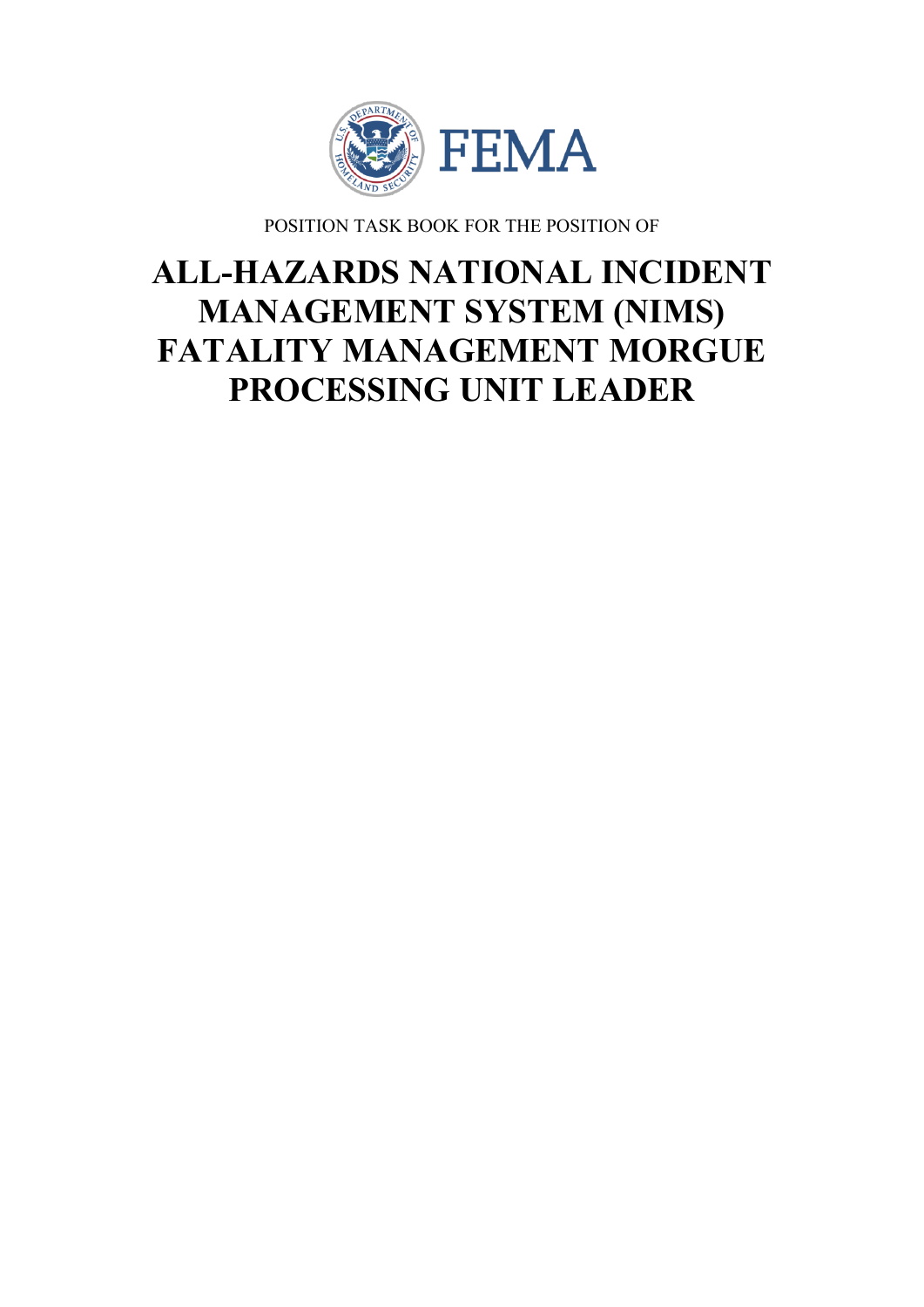## **FATALITY MANAGEMENT MORGUE PROCESSING UNIT LEADER**

### *1. Competency:* **Assume position responsibilities**

*Description:* Successfully assume the role of Fatality Management (FM) Morgue Processing Unit Leader and initiate position activities at the appropriate time according to the following behaviors.

#### *1a. Behavior:* **Gather, update, and apply situational information relevant to the assignment**

| <b>TASK</b>                                                                                                                                                            | <b>CODE</b> | <b>EVALUATION</b><br><b>RECORD#</b> | <b>EVALUATOR</b><br><b>INITIALS AND</b><br><b>DATE</b> |
|------------------------------------------------------------------------------------------------------------------------------------------------------------------------|-------------|-------------------------------------|--------------------------------------------------------|
| 1. Obtain number of fatalities and fragmented human remains:<br>• Maintain daily census of human remains in morgue<br>• Obtain daily recovery numbers of human remains | E, F, I     |                                     |                                                        |

#### *1b. Behavior:* **Establish or determine organizational structure, reporting procedures, and chain of command of assigned resources**

| <b>TASK</b>                                                                                                                                                                                                                                                                                                                                                                                                                                                                                                                                                                                                                                                                                                                                                                                                                                                           | <b>CODE</b> | <b>EVALUATION</b><br><b>RECORD#</b> | <b>EVALUATOR</b><br><b>INITIALS AND</b><br><b>DATE</b> |
|-----------------------------------------------------------------------------------------------------------------------------------------------------------------------------------------------------------------------------------------------------------------------------------------------------------------------------------------------------------------------------------------------------------------------------------------------------------------------------------------------------------------------------------------------------------------------------------------------------------------------------------------------------------------------------------------------------------------------------------------------------------------------------------------------------------------------------------------------------------------------|-------------|-------------------------------------|--------------------------------------------------------|
| 2. Activate unit:<br>• Establish appropriate unit organization and assign staff<br>responsibilities, while maintaining span of control<br>• Ensure availability of appropriate resources<br>• Conduct supporting activities within operational period<br>• Follow protocol for communicating unit's daily<br>accomplishments to the Documentation Unit or appropriate<br>personnel<br>· Obtain operational rhythm from supervisor and establish<br>daily briefing/debriefing schedule with assigned personnel<br>• Follow process for resource requests/releases for<br>operational planning purposes<br>• Assign staff as appropriate<br>• Participate in planning meetings to determine unit<br>organization, support tactical assignments, ensure resource<br>support and coordination needs, and identify other<br>considerations for the next operational period | E, F, I     |                                     |                                                        |
| 3. Maintain staffing levels and provide necessary tools and<br>equipment to meet operational needs based on remains<br>processed:<br>• Monitor operational capabilities and potential for<br>demobilization of morgue based on human remains census<br>• Monitor personnel changes                                                                                                                                                                                                                                                                                                                                                                                                                                                                                                                                                                                    | E, F, I     |                                     |                                                        |
| 4. Supervise and adjust unit organization and operations based<br>on changes in incident situation and resource status:<br>• Maintain common operating picture throughout the unit<br>• Provide for functional and geographical supervision as<br>necessary<br>• Ensure effective use and coordination of all assigned<br>resources<br>• Constantly monitor objectives and overall unit operations<br>for efficacy and safety                                                                                                                                                                                                                                                                                                                                                                                                                                         | E, F, I     |                                     |                                                        |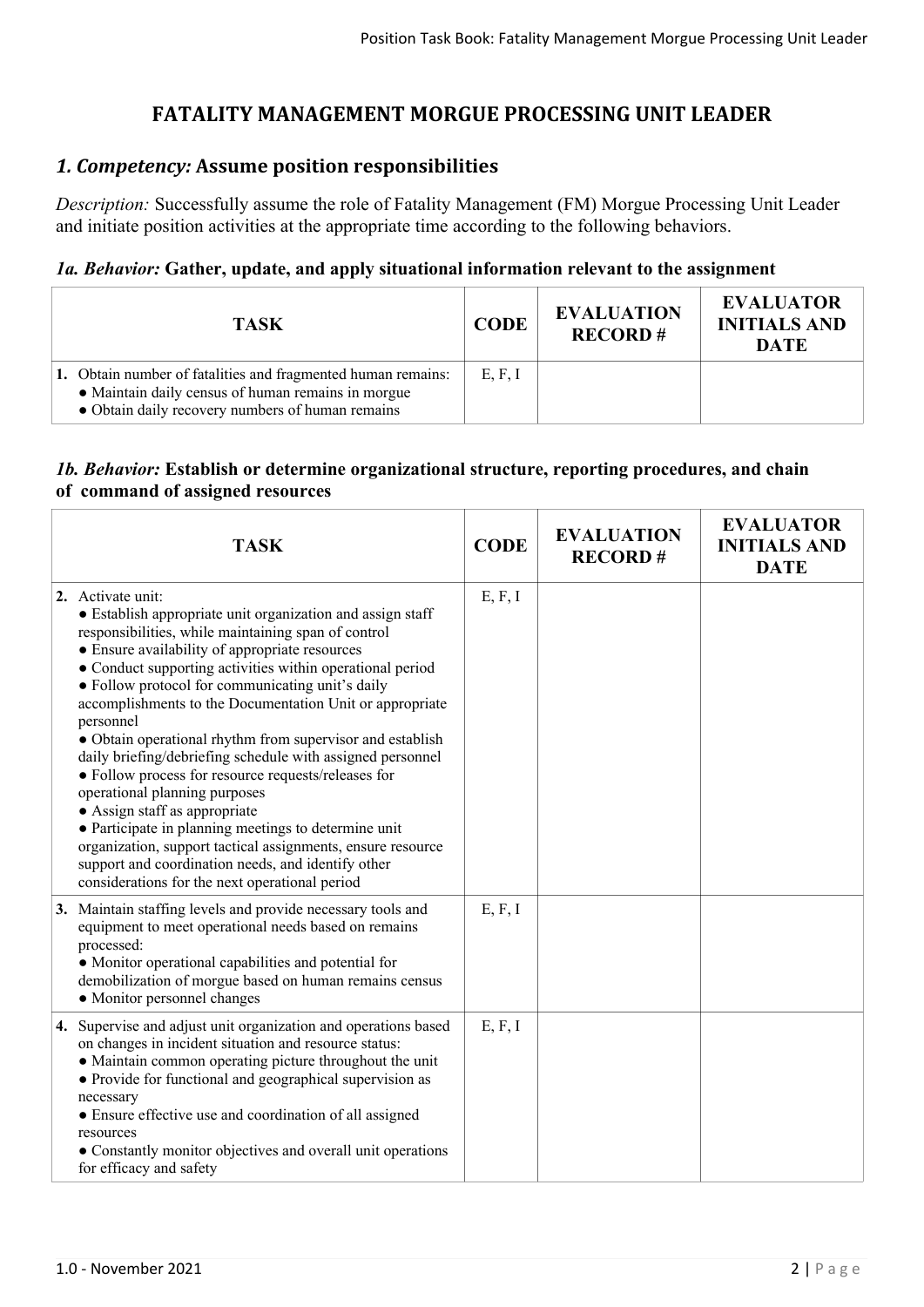# *2. Competency:* **Communicate effectively**

*Description:* Use suitable communication techniques to share relevant information with appropriate personnel on a timely basis to accomplish objectives in a potentially rapidly changing environment.

| 2a. Behavior: Ensure documentation is complete and disposition is appropriat |  |  |  |
|------------------------------------------------------------------------------|--|--|--|
|------------------------------------------------------------------------------|--|--|--|

|    | <b>TASK</b>                                                                                                                                                                                                                                                                                                                                                                                                          | <b>CODE</b> | <b>EVALUATION</b><br><b>RECORD#</b> | <b>EVALUATOR</b><br><b>INITIALS AND</b><br><b>DATE</b> |
|----|----------------------------------------------------------------------------------------------------------------------------------------------------------------------------------------------------------------------------------------------------------------------------------------------------------------------------------------------------------------------------------------------------------------------|-------------|-------------------------------------|--------------------------------------------------------|
|    | 5. Ensure completion of all forms for assigned human remains<br>after each morgue station has completed its processing.                                                                                                                                                                                                                                                                                              | E, F, I     |                                     |                                                        |
| 6. | Ensure incident documentation and administrative<br>requirements are complete, according to the supervisor's<br>direction:<br>• Submit incident narrative to supervisor<br>• Complete and submit activity log to Documentation Unit<br>or appropriate personnel for each operational period<br>• Ensure all personnel and equipment time records are<br>complete and submitted at the end of each operational period | E, F, I     |                                     |                                                        |
|    | 7. Ensure the protection of Personally Identifiable Information<br>(PII).                                                                                                                                                                                                                                                                                                                                            | E, F, I     |                                     |                                                        |
| 8. | Submit completed morgue case folders to the Morgue<br>Identification Center (MIC)/Victim Information Center<br>(VIC)/Family Assistance Center (FAC) and Authority<br>Having Jurisdiction (AHJ) when human remains processing<br>is complete.                                                                                                                                                                         | E, F, I     |                                     |                                                        |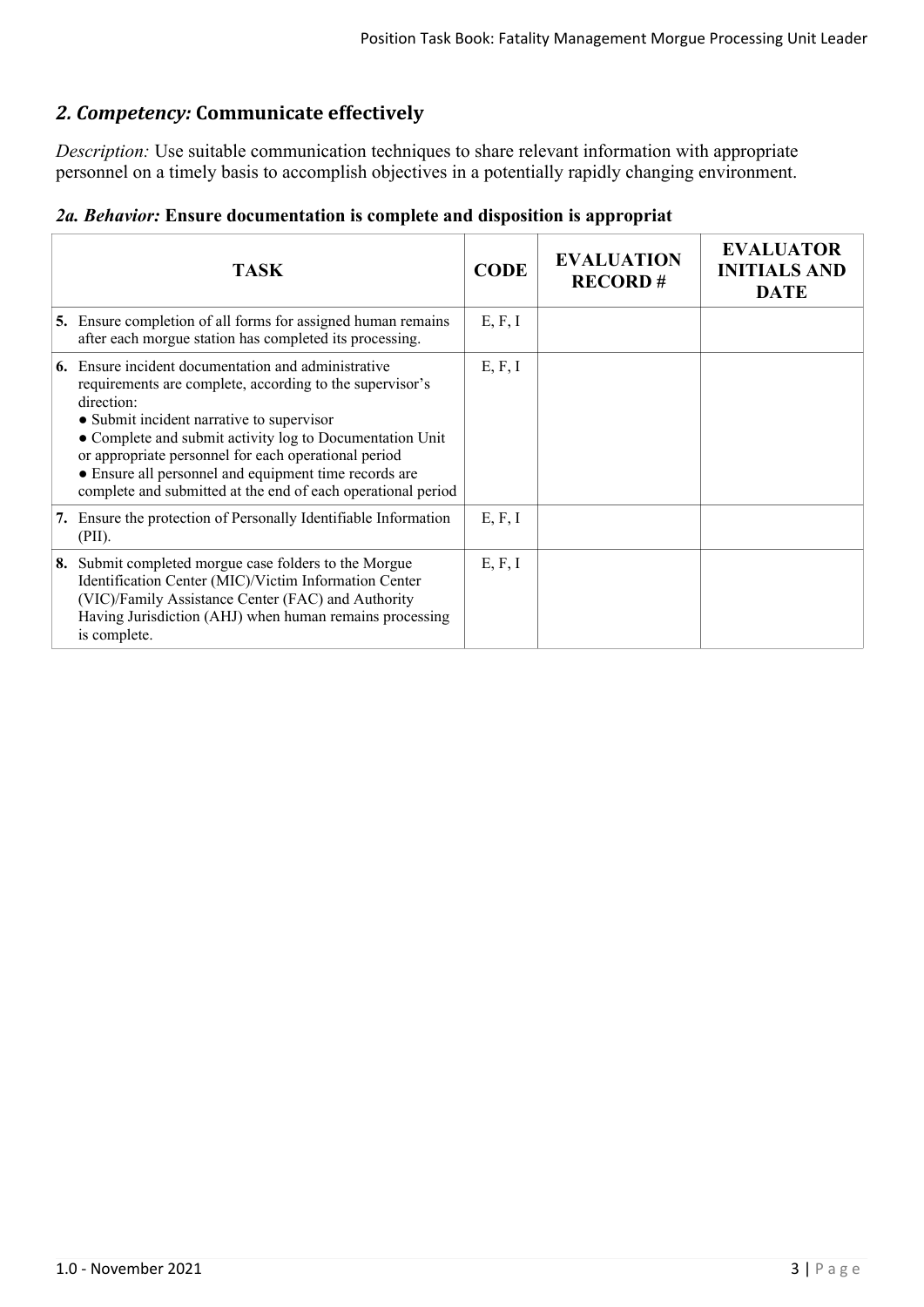# *3. Competency:* **Ensure completion of assigned actions to meet identified objectives**

*Description:* Identify, analyze, and apply relevant situational information and evaluate actions to complete assignments safely and meet identified objectives. Complete actions within established time frame.

#### *3a. Behavior:* **Execute assigned tasks, assess progress, and make necessary adjustments**

| <b>TASK</b>                                                                                                                                                                                                                                         | <b>CODE</b> | <b>EVALUATION</b><br><b>RECORD#</b> | <b>EVALUATOR</b><br><b>INITIALS AND</b><br><b>DATE</b> |
|-----------------------------------------------------------------------------------------------------------------------------------------------------------------------------------------------------------------------------------------------------|-------------|-------------------------------------|--------------------------------------------------------|
| Ensure processing teams in the morgue complete their<br>9.<br>assigned actions:<br>• All forms and case folders signed and completed<br>• Personal effects documented and stored properly<br>• Daily census taken on human remains in storage units | E, F, I     |                                     |                                                        |
| 10. Ensure that the work completed is consistent with direction,<br>policy, and incident objectives:<br>• Supervisor's direction<br>• Incident Action Plan (IAP) goals and objectives<br>• Other planning goals and objectives                      | E, F, I     |                                     |                                                        |
| 11. Make appropriate decisions based on analyzed and validated<br>information:<br>• Make adjustments in response to new information,<br>changing conditions, or unexpected obstacles                                                                | E, F, I     |                                     |                                                        |

#### *3b. Behavior:* **Establish and manage the FM Morgue Processing Unit**

| <b>TASK</b>                                                                                                                                                                                                                                                                                                    | <b>CODE</b> | <b>EVALUATION</b><br><b>RECORD#</b> | <b>EVALUATOR</b><br><b>INITIALS AND</b><br><b>DATE</b> |
|----------------------------------------------------------------------------------------------------------------------------------------------------------------------------------------------------------------------------------------------------------------------------------------------------------------|-------------|-------------------------------------|--------------------------------------------------------|
| 12. Collect daily morgue processing statistics:<br>• Body counts<br>• Number of released remains<br>• Number of admitted remains<br>• Number of remains in refrigeration storage                                                                                                                               | E, F, I     |                                     |                                                        |
| 13. Coordinate with FM Human Remains Recovery Team<br>Leader and FM Morgue Forensic Team Leader:<br>• When remains will be received and ready for processing<br>• Supervision of mutual assets (FM Forensic Photographer)                                                                                      | E, F, I     |                                     |                                                        |
| 14. Ensure site security during admitting and storing of remains<br>and property:<br>• Security staff properly trained on morgue access<br>procedures<br>• Human remains properly cataloged and secured in storage<br>units                                                                                    | E, F, I     |                                     |                                                        |
| 15. Ensure that the unit receives, stores, and moves remains in a<br>timely manner for processing by the FM Morgue Forensic<br>Team.                                                                                                                                                                           | E, F, I     |                                     |                                                        |
| 16. Provide supervision for FM Forensic Photographers during<br>morgue admitting and property processing:<br>• Ensure photographer takes an overall photo and an<br>ID/facial photo of each body<br>• Ensure all property is photographed either with the<br>decedent or with the morgue identification number | E, F, I     |                                     |                                                        |
| 17. Support processes within the unit.                                                                                                                                                                                                                                                                         | E, F, I     |                                     |                                                        |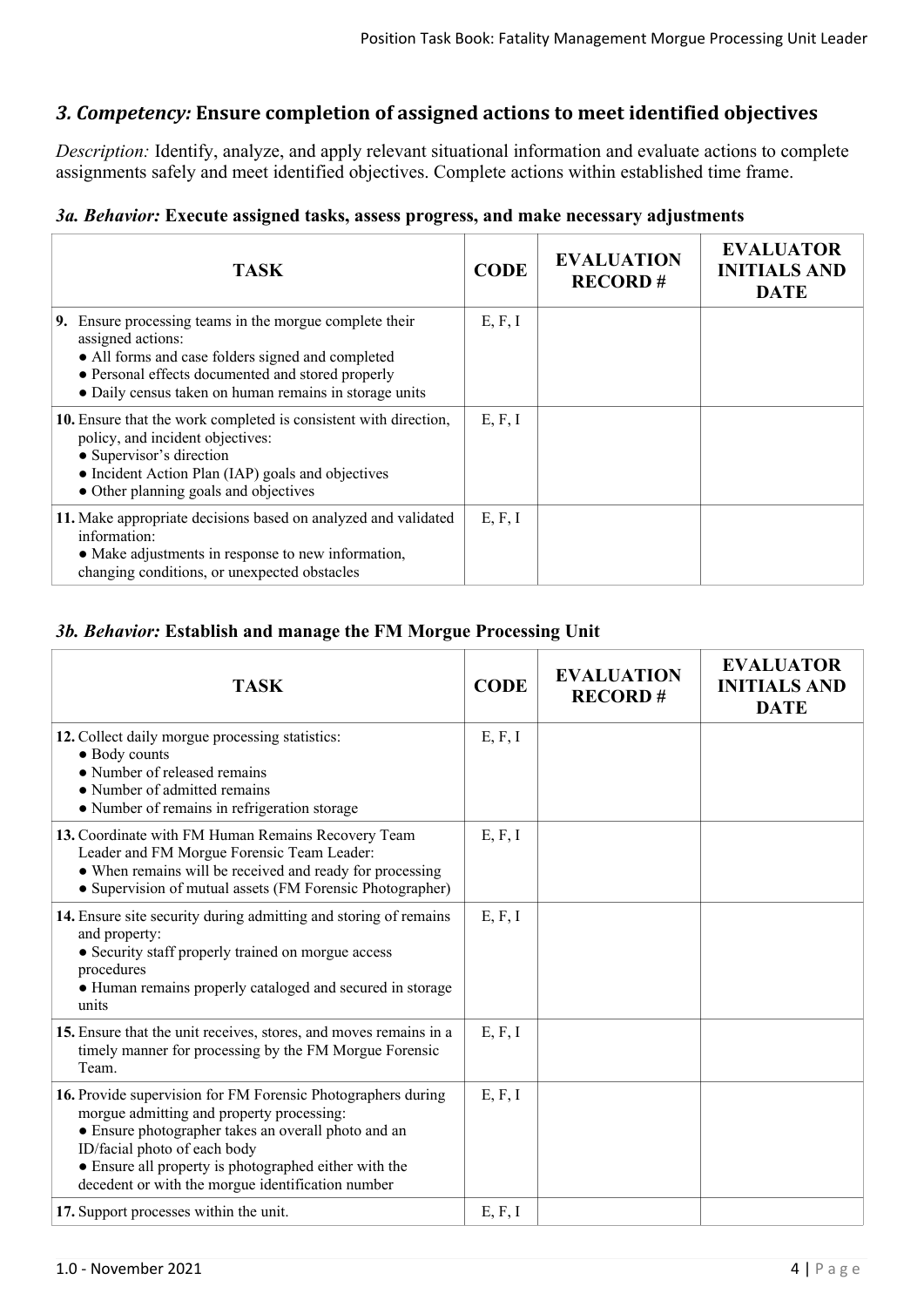| 18. Support the duties of the FM Forensic Photographer, FM                                                     | E, F, I |  |
|----------------------------------------------------------------------------------------------------------------|---------|--|
| Morgue Admitting Specialist, FM Morgue Escort, FM<br>Personal Effects Specialist, FM Human Remains Storage and |         |  |
| Release Specialist, and other team members.                                                                    |         |  |